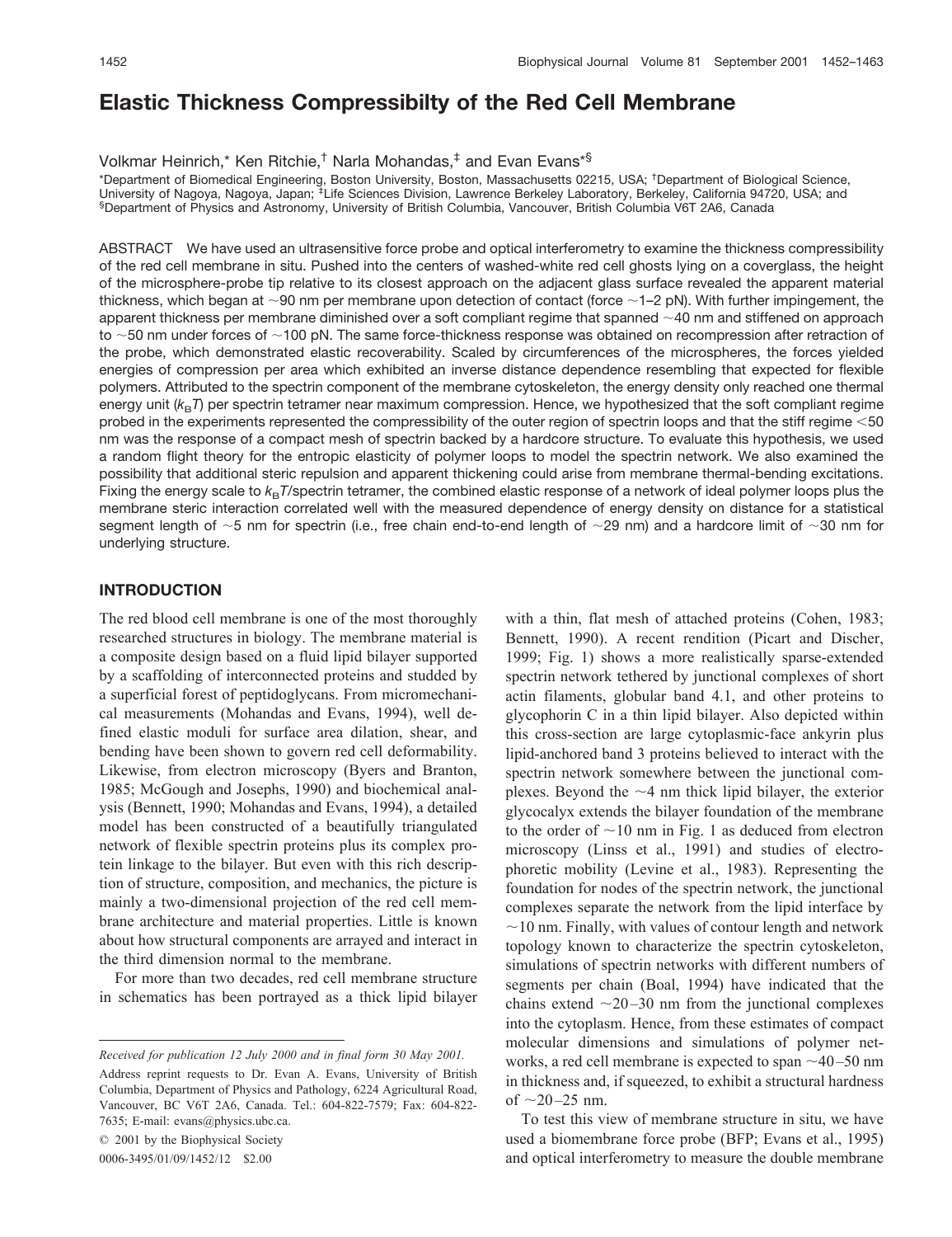

FIGURE 1 Schematic representation of red cell membrane architecture reproduced from Picart and Discher (1999) that depicts the lipid bilayer (*thin-lined slab*) studded with a superficial forest of glycoproteins and supported by a subsurface network of spectrin tetramers which is linked to the bilayer by actin/4.1 junctional complexes. Also depicted is a complex of band 3/ankyrin (*light gray*) putatively bound to spectrin between the junctional complexes.

thicknesses of washed-white red cell ghosts resting on a coverglass. The two membrane faces of a ghost were compressed by a  $\sim$ 4- $\mu$ m spherical-glass BFP tip under repeated cycles of force from 0 to 100 pN. Reflection interference optics were used to encode the separation from the coverglass as a Newton-ring fringe pattern, which was monitored through video microscropy. Analyzed in real-video time (30 frames/s), the reflection interference image of the probe tip was converted to the distance from the coverglass with nanometer resolution. In each test, the probe was first touched to the coverglass beside the ghost to establish the reference height set by molecular-scale roughness on the substrates and then pushed into the center of the ghost to determine the thickness added by the two membranes. As expected, thickness of the red cell membrane decreased under compression to a limit where force rose very steeply but then recovered elastically to give the same force-thickness curve upon recompression. Relative to the closest approach to the adjacent glass surface and divided by two to represent a single membrane, the compliant regime covered a large distance from  $\sim$ 90 nm to  $\sim$ 50 nm, whereupon the membrane stiffened significantly. Attributing the origin of membrane compliance to the spectrin network, our method of analysis has been to correlate the force-thickness measurements with an ideal random flight theory for loops of polymer chains tethered to a surface backed by a rigid structure. Moreover, we have also examined the extent to which membrane thermalbending undulations increase apparent thickness and extend elastic response through long-range steric interaction. Including the effect of thermal undulations, we obtain an excellent match of the idealized elastic model for polymer loops to the measurements of membrane compressibility over the full range of thickness which provides both a description of membrane geometry and properties of the spectrin network in the third dimension.

#### **Red cell ghosts**

Red cells were separated by low speed centrifugation from whole blood samples. The isolated cells were washed three times in a sodium phosphate buffer (5 mM  $\text{NaH}_2\text{PO}_4\text{-Na}_2\text{HPO}_4$  plus 150 mM NaCl, pH 8). To ghost the red cells, the sample was suspended in cold (4°C) lysis buffer (5 mM  $NaH<sub>2</sub>PO<sub>4</sub>-Na<sub>2</sub>HPO<sub>4</sub>$ , pH 8) for 5 min. The cold-lysis step was repeated two more times to produce white ghosts with minimal hemoglobin content. Then, low ionic strength buffer was added (5 mM  $NaH_2PO_4-Na_2HPO_4$  plus 15 mM NaCl, pH 8) and the ghosts were allowed to reseal at 37°C for 10 min. For thickness tests, the ghosts were suspended in 150 mOsm of phosphate-buffered saline, pH 7.4, plus 1 mg/ml of serum albumin, which caused the ghosts to shrink to flattened disks. Because of the small ghost volume, the upper and lower membranes were flattened together over a large central region and the cytosol was relegated to a narrow annulus at the cell perimeter.

## **Glass microsphere probe tips**

In preparation for attachment to the BFP transducer, polyethylene oxide PEG polymers with biotin end groups were covalently linked to glass microspheres by a procedure developed in our previous studies (Evans et al., 1995). Borosilicate microspheres (Duke Scientific, Palo Alto, CA) of  $\sim$ 4- $\mu$ m diameter were chosen for probe tips. The microspheres were cleaned in a mixture of ammonium hydroxide, hydrogen peroxide, and water at boiling temperature, then washed several times in nanopure water. After cleaning, aminosilane groups (AEAPTMS, United Chemical Technologies, Bristol, PA) were attached to the microspheres and the spheres were baked in a clean drying oven to enhance covalent bonding. The aminosilanized microspheres were reacted with a mixture of heterobifunctional PEG-biotin polymers (NHS-PEG3400-biotin, Shearwater Polymers, Huntsville, AL). The microspheres were then saturated with streptavidin (Pierce Chemical Co., Rockford, IL) and washed before attachment to a biotinylated BFP capsule as described below.

## **Assembly and control of the BFP transducer**

For use as BFP transducers, human red cells were isolated from fresh blood samples by low speed centrifugation. After washing, the transducer cells were covalently linked with PEG-biotin polymers also using the heterobifunctional amine reactive NHS-PEG3400-biotin (Shearwater Polymers). Once biotinylated, a red cell capsule and streptavidinated microsphere were selected from microchambers on the microscope stage by micromanipulation and maneuvered to form strong adhesive contact. Pressurized into a spherical shape by micropipette suction (aspiration pressure  $\Delta P$  and pipette radius  $R_p$ ), the red cell-microsphere assembly became the biomembrane force probe as seen in Fig. 2 (Evans et al., 1995). Directly proportional to membrane tension  $\tau_{\rm m}$ , the force constant  $k_{\rm f}$  (force/capsule extension) was set by choosing the pipette suction as described by Evans et al. (1995),

$$
k_{\rm f} \approx 2\pi \tau_{\rm m}/\log_{\rm e}(4R_0^2/R_{\rm c}R_{\rm p})
$$
  

$$
\tau_{\rm m} = \Delta P R_{\rm p}/2(1 - R_{\rm p}/R_0)
$$
 (1)

where  $R_0$  is the radius of the outer-spherical cell region and  $R_c$  is the radius of membrane-bonded contact to the microsphere tip. The full span of the force constant is from 0.1 to 3 pN/nm but values of 0.2–0.6 pN/nm were used to test ghost membrane compressibility. Operated on the stage of a Zeiss Axiovert microscope (Carl Zeiss, Inc., Thornwood, NY) and demonstrated in Fig. 2, the BFP was translated along the optical axis to/from contact with the ghost or coverglass by precision-piezo control at speeds of  $\sim$  30 nm/s. Zeiss Antiflex optics were used to encode the separation between the microsphere tip and coverglass surface in a Newton-ring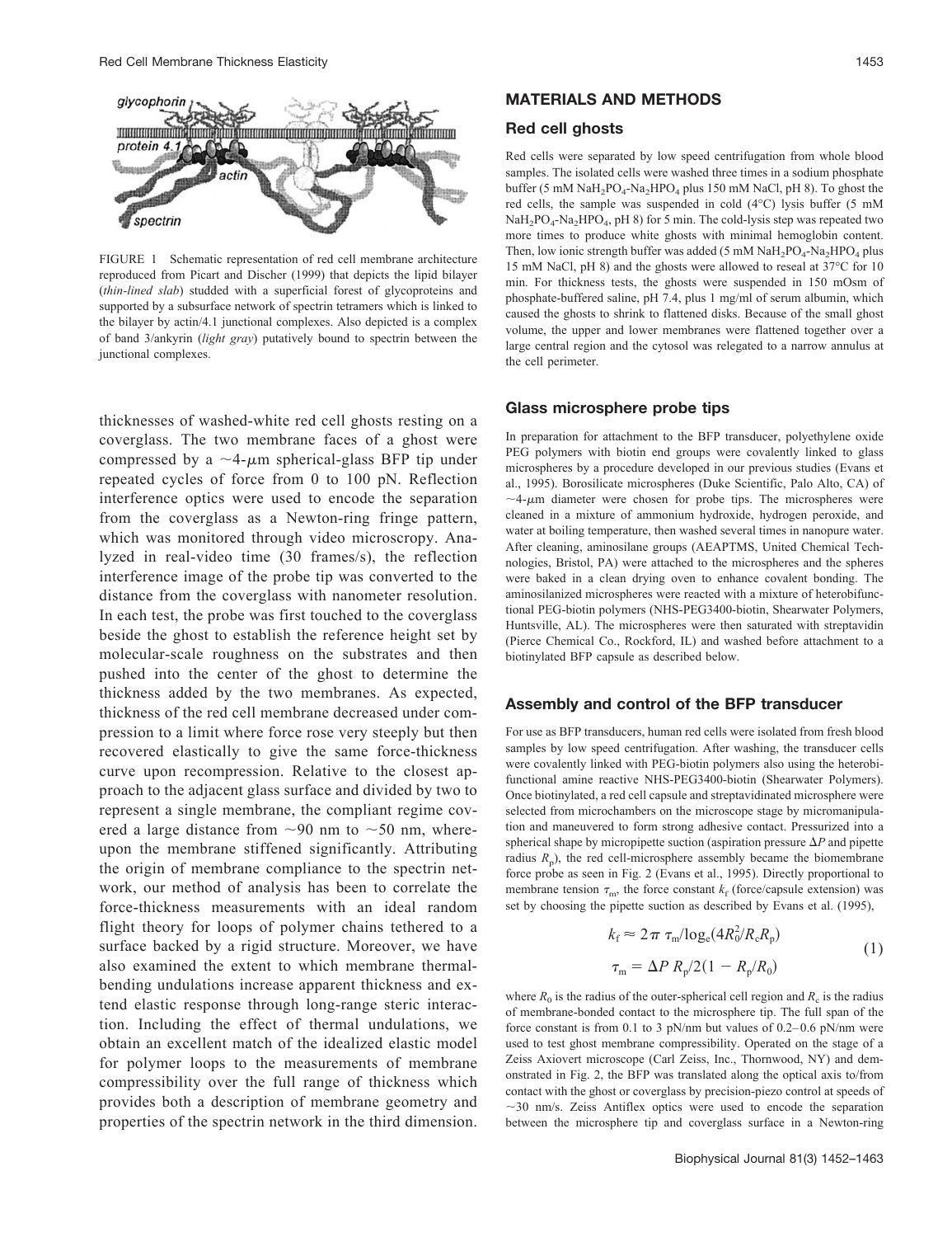



interference pattern (Fig. 3). Taking advantage of the flattened ghosts, we were able to use relatively large microspheres for probe tips without pressurizing the cytosol inside the ghost. The  $\sim$ 4- $\mu$ m diameter spheres produced sufficient numbers of fringes in the Newton-ring patterns to enable nanometer resolution in microsphere-substrate separation. Through computer video-image analysis, the fringe pattern was converted to tipsurface distance at the contemporary rate of 30/s as described below. The difference between piezo translation and tip movement defined the transducer deflection which, multiplied by the force constant, specified the instantaneous axial force.

# **Reflection interference images and analysis of tip-surface distance**

Reflection interference contrast microscopy was used to resolve the microsphere-coverglass separation at distances well below the wavelength of light. The Zeiss Antiflex optics included a  $63\times$ , 1.25 numerical aperture Plan-Neofluar oil immersion objective with integrated one-quarter–wave plate, reflector-slider with polarizer, analyzer, and dichroic mirror. With epi-illumination by an Oriel 100 W Hg arc lamp at 546.1 nm wavelength, a Newton-ring pattern was created by interference between light reflected from the coverslip-buffer interface and from the lower surface of the microsphere. Captured at 30 frames/s with a CCD-72 (Dage MTI, Inc., Michigan City, IN) video camera, the fringe pattern was digitized (Matrox Meteor-II 8 bit frame grabber) in a small window centered around the pattern. The magnification of the digitized image was  $\sim$  72.4 nm/pixel. The center of the fringe pattern was located in real-video time by searching for the intersection of two perpendicular symmetry axes. From the centered pattern, a circularly averaged radial intensity profile was obtained to maximize signal-to-noise and was determined at radii increasing in half-pixel steps as shown in Fig. 3. The search box was then recentered around the interference pattern for the next time step.

Under precision-piezo translation of the probe, the microsphere was imaged over a large range of well defined displacements before touch. This enabled us to verify the accuracy of the analysis used to extract distances from the interference patterns and to accurately determine the microsphere radius. Although methods of reflection interference contrast microscopy analysis published in the literature have been improved (Wiegand et al., 1998), we found these descriptions either difficult to implement in real time or unable to accurately reproduce the calibrated piezo displacement of the  $4-\mu m$  bead over the full range of distance. Hence, we carefully examined the factors governing image formation and established a reliable method to extract the full range of separation distances from the Newton-ring pattern.

As described in Appendix I, the key step is to set the position of focus and thereby fix the locus of the interference pattern imaged by the microscope. The fringe spacing can then be determined precisely as a function of separation distance, which is essential in the analysis. With Eq. AI-3 in Appendix I, the microsphere radius  $R<sub>S</sub>$  was first determined from correlation of the intensity function to fringe patterns over a large range of heights above bare coverglass (Fig. 3 *a*). The efficacy of the height analysis was demonstrated by close agreement between the microsphere displacements obtained from the Newton-ring patterns and the piezo translation of the force probe over the large range of distance. Then, the distance from the coverglass with/without an intervening red cell ghost was found in each video frame using the value established for the microsphere radius. As demonstrated in Fig. 3 *b*, the red cell ghost had negligible affect on the Newton-ring image of the microsphere because the membranes contributed little to the integral of absolute index of refraction over the optical path. [Although difficult to specifiy accurately, the contribution of one membrane to the optical path length can be estimated by taking the differential optical thickness of a lipid bilayer (refractive index of  $\sim$  1.5 minus 1.34 for the buffer  $\times$  thickness of  $\sim$ 4 nm) and multiplying by the ratio of red cell membrane total mass to lipid mass  $(\sim 100:40)$ . This estimate yields a small fixed adjustment of  $\sim$  -1.6 nm per membrane to the apparent separation.]

# **Conversion of probe force to elastic energy per area**

After touch to the adjacent glass substrate for reference (Fig. 4 *a*), the probe was pushed into the ghost as illustrated in Fig. 4 *b*. Deviation between piezo translation of the probe and movement of the tip revealed the probe deflection, which thereby established the force of compression as a function of distance (Fig. 4 *c*). Given free slip at the interfaces, the force *f* applied with a large sphere (radius  $R<sub>S</sub>$ ) to compress a thin elastic material against a flat substrate is described by the integral of the axial stress  $\sigma_z$ (defined positive for tension) over the material contact, i.e.,

$$
f \approx -2\pi R_{\rm S} \int_{0 \to \Delta z} \sigma_z \, dz
$$

 $2\pi R_{\rm s}$  *dz* defines an annular element of area on the sphere in terms of the axial distance *z*, and the total contact area  $2\pi R_s \Delta z$  is set by the indentation  $\Delta z$ . Because the material is very thin compared with the radius of the sphere and free to expand outward under compression, radial and transverse shear stresses can be neglected so that axial stress on each element of the material depends mainly on local thickness. Thus, the axial stress can be described by the derivative of the local energy density  $\epsilon$  (per area) with respect to thickness.

$$
\sigma_z = \partial \epsilon / \partial z \tag{2}
$$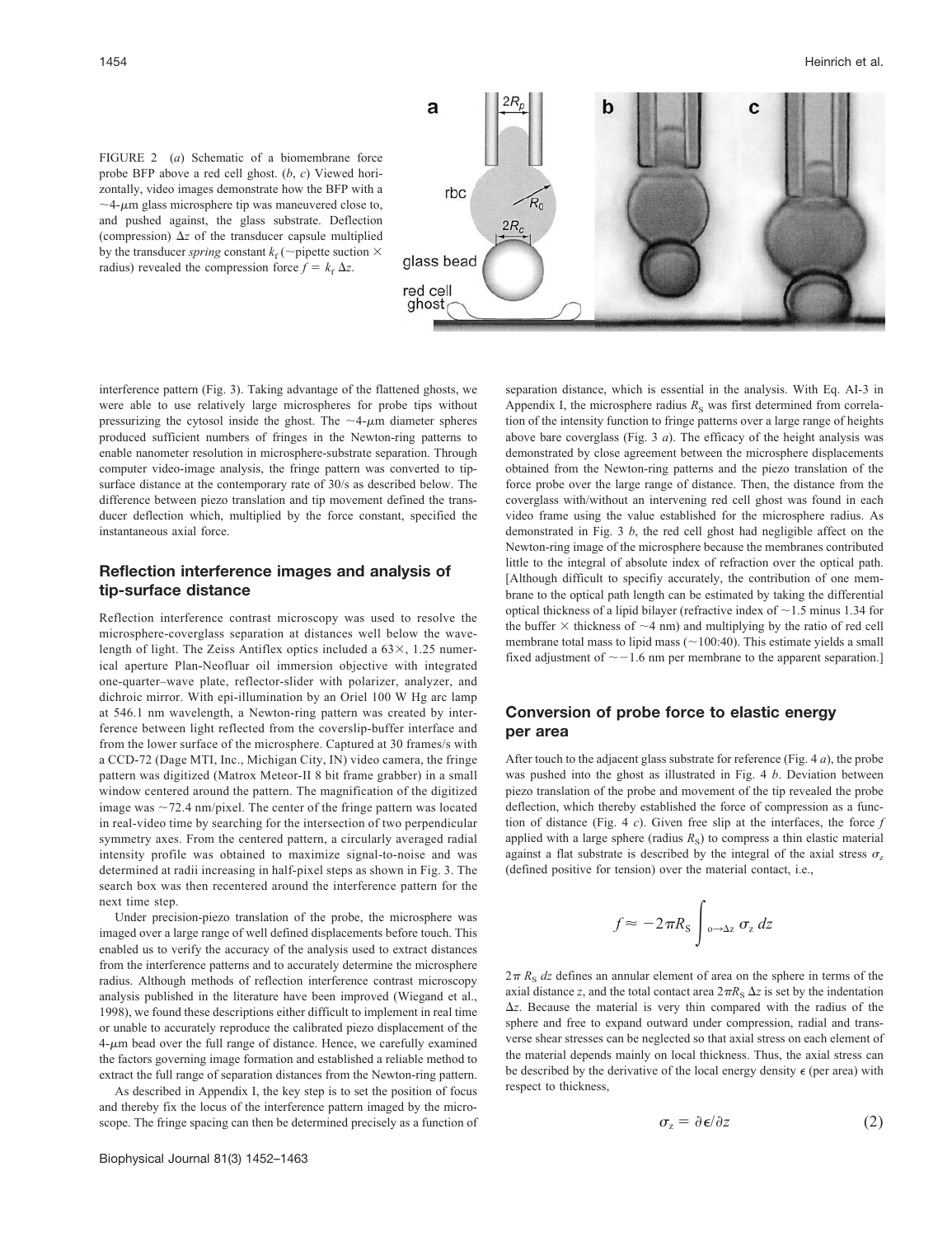

FIGURE 3 (*a*) Newton-ring interference patterns created by reflection interference from a  $\sim$ 4- $\mu$ m diameter glass tip of the BFP above a bare coverglass (*left*). The light bar denotes a  $10$ - $\mu$ m length. At right are the corresponding radial intensity profiles obtained from the patterns (*open circles*) and the analytical fit to each profile (superposed *solid curve*) found in real (video) time which was used to specify the height of the bead (*inset*) above the coverglass. (*b*) Reflection interference image of a red cell ghost before a BFP test (*left*) and the image with the BFP tip pushed into its center (*right*). The video intensity had to be amplified greatly to produce the ghost image on the left. The ghost pattern has almost disappeared at the lower gain required to view the microsphere tip at the right. As such, the fringe pattern of the probe tip was unaffected by the presence of the intervening ghost. The light bar again denotes a  $10$ - $\mu$ m distance.

As such, the integral of axial stress over the area of contact becomes proportional to the energy per area evaluated at the depth of indentation,

$$
f \approx -2\pi R_{\rm S} \int_{0 \to \Delta z} (\partial \epsilon / \partial z) dz = 2\pi R_{\rm S} \epsilon (\Delta z) \qquad (3)
$$

This result is the famous Derjaguin approximation  $\epsilon(\Delta z) = f/2\pi R_s$  derived originally for study of long-range interactions between a large sphere and flat substrate, which has become the hallmark of the surface forces apparatus (Israelachvili, 1992). For thicker or more dense material layers, other stresses could become significant which would necessitate a full continuum mechanical analysis of the deformation and stress fields (Hertz model, Landau and Lifshitz, 1986).

In the case of multilayer interactions, the force applied by the spherical tip represents the sum of energies/area for compression of the constituent components,

$$
f/2\,\pi R_{\rm S} \approx -\sum_{\rm n} \left\{ \int_{0 \to \Delta z(\rm n)} \sigma_{\rm z} \, dz_{\rm n} \right\} = \sum_{\rm n} \left\{ \epsilon_{\rm n}(\Delta z_{\rm n}) \right\} \quad (4)
$$

which follows from continuity of stress,  $\sigma_z = \partial \epsilon_n / \partial z_n$ , between layers and the definition of total displacement,  $dz = \sum_{n} dz_{n}$ . However, inverse relations between thickness and stress,  $z_n = f_n(\sigma_z)$ , for each layer are needed to determine the relative contributions  $\Delta z$ <sub>n</sub> to the total indentation,  $\Delta z(\sigma_z) \equiv \Sigma_n \Delta z_n(\sigma_z)$ , which leads to a nontrivial dependence of thickness on the force gradient,  $\sigma_z = -(\partial f/\partial z)/2\pi R_S$ .

## **RESULTS AND ANALYSIS**

#### **Molecular roughness on probe tip and coverglass**

Once in contact with a red cell ghost, the probe tip was separated from the coverglass by two membranes plus molecular roughnesses present on the microsphere tip and the coverglass substrate. Probe tip roughness originated from the streptavidinated PEG-biotin layer covalently linked to the glass microsphere for the purpose of attachment to the red cell force transducer. Coverglass roughness arose from the adsorption of albumin present in the buffer solution, which was needed to prevent both crenation of the red cell ghost and adhesion to glass. At the concentration of 1 mg/ml added to the buffer, albumin is known to fully cover glass surfaces with a wash-resistant coating of at least  $\sim 10^5$ molecules/ $\mu$ m<sup>2</sup> (Brash and Horbett, 1987) but adsorbs little to the red cell (e.g., with bounds from  $\sim -26$  to  $+160$ molecules/ $\mu$ m<sup>2</sup> in Janzen and Brooks, 1991). To carefully examine these roughnesses, we measured the separations of large  $10$ - $\mu$ m microspheres from coverglass substrates before and after decoration with the streptavidinated/PEGbiotin layer in 0.1 M of NaCl buffer and then in buffer plus albumin. Washed in a basic solution of ammonium hydroxide and hydrogen peroxide, clean microspheres and coverglasses exhibited negligible roughness  $(<1$  nm) over a lateral scale set by the wavelength of light. By comparison, streptavidinated/PEG-biotinylated microspheres were separated by  $\sim$  16  $\pm$  3 nm from the clean coverglass in buffer. But when tested in buffer plus albumin, closest approach of the streptavidinated/PEG-biotinylated microspheres to the coverglass was limited to distances of  $\sim$ 32 nm, which established the reference height for the thickness measurements as illustrated in Fig. 4  $c$ . Thus, the  $\sim$ 16-nm thickness added to the streptavidin/PEG-biotin roughness seemed to arise from a tightly bound coating of albumin. However, as seen in Fig. 4, the molecular roughness in buffer plus albumin exhibited a small distance-dependent repulsion that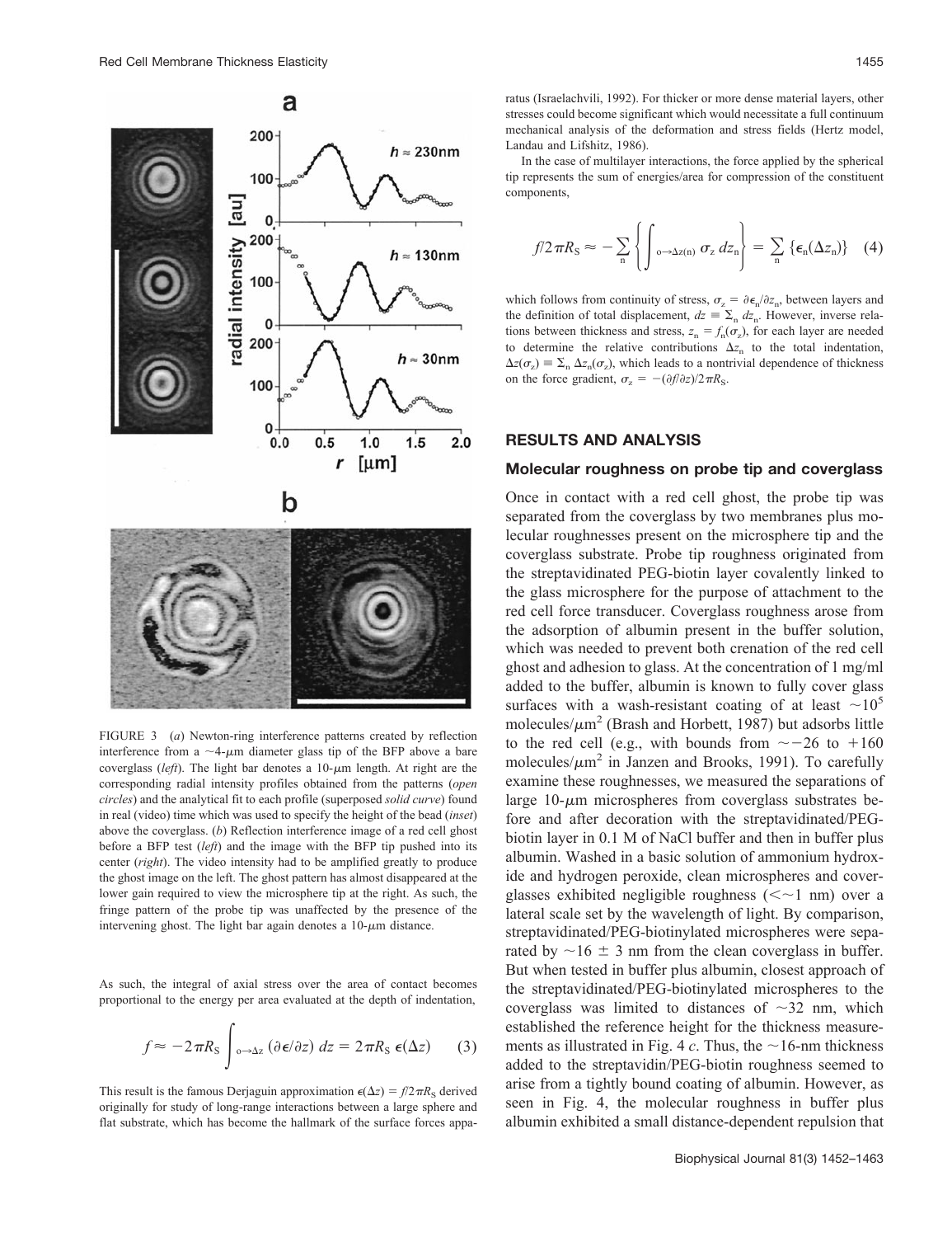

FIGURE 4 (*a*) Height of the probe tip as a function of time on approach to contact with the coverglass on either side of a ghost. (*b*) Height of the probe versus time for two approaches and indentations into the ghost center. When multiplied by the BFP *spring* constant, the deviation of the microsphere position from the piezo-driven BFP trajectory provided the measurement of probe force. (*c*) Forces of compression versus distance relative to closest approach to the coverglass as identified in (*a*).

began to resist approach much further out. This was clearly attributable to displacement of weakly adsorbed layers of albumin and had to be taken into account in the analysis of ghost membrane compression.

distance, which accounts for most of the statistical variation in thickness.

The data clustered at large distances in Fig. 5 are the total energy densities  $\epsilon_G$  for compression of the ghosts. These

# **Thickness of two red cell membrane faces under compression by a microsphere**

As demonstrated by the touch of the probe to either side of the ghost in Fig. 4 *a*, the substrate seemed to be uniform on a lateral scale of the size of the cell. When pushed twice into the ghost center, deviation of the tip movement from the probe-piezo trajectory in Fig. 4 *b* revealed the probe force versus separation relative to the reference defined by closest approach to the coverglass as shown in Fig. 4 *c*. Repeated twice in each test, identical force-distance responses showed clearly that the compliant regime was elastic and became very stiff above 70–80 pN force. Additional evidence for elastic behavior was the lack of perceptible increase in force when the speed of compression was doubled from 30 nm/s to 60 nm/s. The raw data for all the compression tests both with and without an intervening ghost are plotted in Fig. 5 as a function of net separation relative to the reference defined by closest approach to the coverglass (cf. Fig. 4 *a*). Here, the forces in each experiment have been scaled by the microsphere perimeters  $2\pi R_S$  to obtain elastic energy  $\epsilon(z)$ per unit area as described in the Methods section (Eqs. 2– 4). After subtraction of the distance for closest approach to the coverglass, the data sets for ghost compression were superposed by small lateral shifts ( $\pm$ 6 nm S.D.) in the origin for



FIGURE 5 Forces scaled by the microsphere perimeters  $2\pi R_s$  to give elastic energy  $\epsilon(z)$  per unit area are shown for all the compression tests as a function of separation *z* relative to closest approach to the substrate (cf. Fig. 4 *a*). The energy densities  $\epsilon_G$  clustered at large distances represent  $\sim$ 100 compressions of  $\sim$ 50 ghost double membranes. At short distances, the energy densities  $\epsilon_s$  for the corresponding touches to the adjacent coverglass reveal a compliant surface roughness associated with displacement of weakly adsorbed albumin. The light curve superposed on the roughness data is the analytical approximation used to correct for the substrate compliance as described in the text.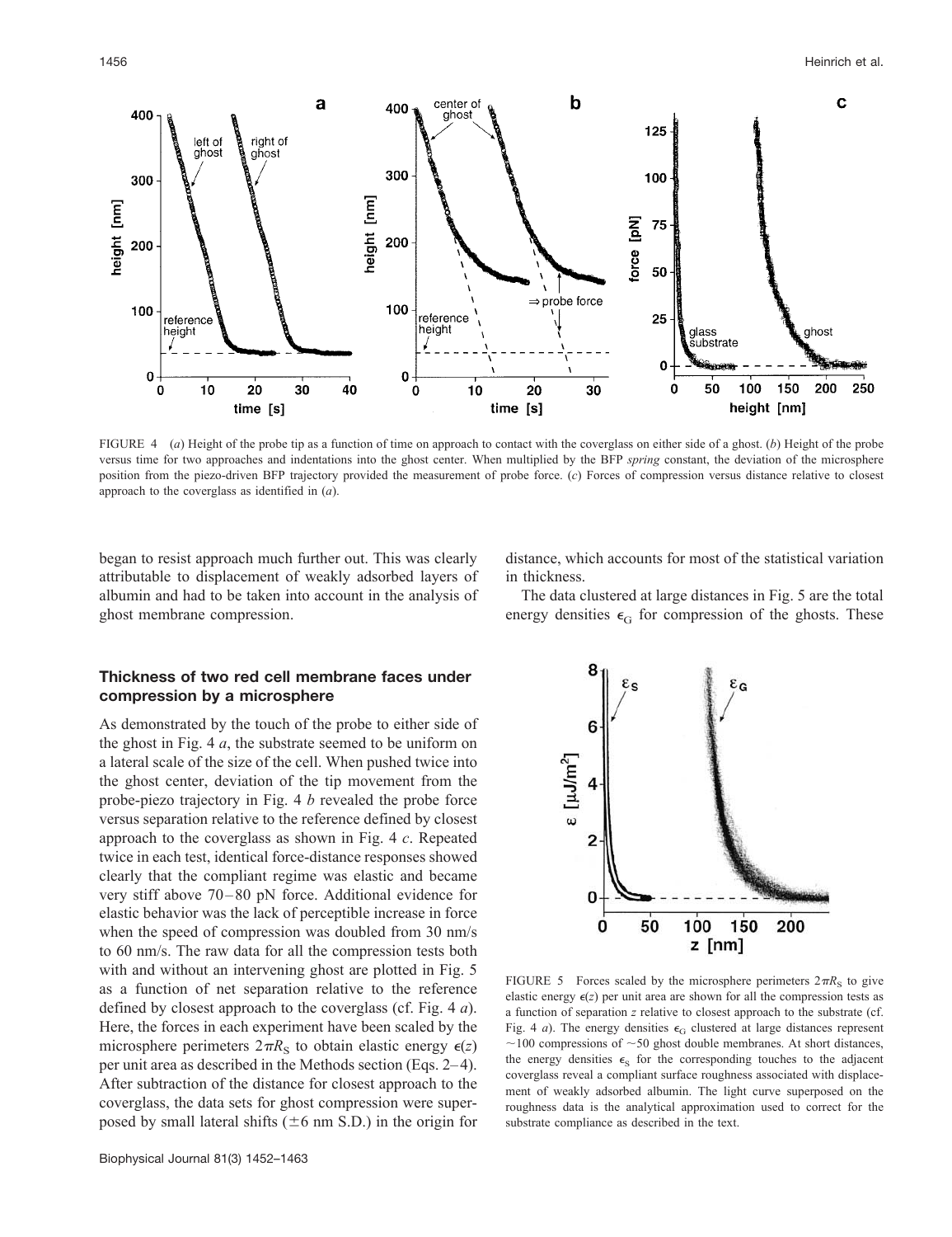energies per area represent superposition of energies per area for compression of two membranes  $2\epsilon_M(z_M)$  plus the energy density  $\epsilon_s(z_S)$  for displacement of albumin weakly adsorbed on the glass surfaces (data shown at small distances in Fig. 5), i.e.,

$$
\epsilon_{\rm G}(z_{\rm G}) = 2\epsilon_{\rm M}(z_{\rm M}) + \epsilon_{\rm S}(z_{\rm S}) \tag{5}
$$

Defined relative to the closest approach to the coverglass,  $z_M$  specifies the thickness of a single membrane,  $z_S$  is the thickness of the displaceable albumin layers, and  $z_G = 2 z_M$  $+ z<sub>S</sub>$  is the total thickness. The relative contributions to energy density and total thickness from each component are established by stress continuity between the component layers. Thus, in principle, the energy per area for membrane compression  $\epsilon_M(z_M)$  could be determined directly from Eq. 5 if the energy densities,  $\epsilon_{G}(z_{G})$  and  $\epsilon_{S}(z_{S})$ , plotted in Fig. 5 were evaluated at thickness values,  $z_G$  and  $z_S$ , where the slopes,  $\partial \epsilon_{\rm G}/\partial z_{\rm G}$  and  $\partial \epsilon_{\rm S}/\partial z_{\rm S}$ , are equal. The difficulty arises in evaluation of derivatives at discrete datapoints modulated by experimental noise. Obviously, analytical functions which smoothly approximate the data and average out the noise are needed to carry out this decomposition.

## **Substrate roughness**

To begin, the energy densities measured for contact to the adjacent glass surfaces were fit with a simple phenomenological expression that satisfied the mechanical requirements of zero stress ( $\partial \epsilon_s / \partial z_s = 0$ ) and zero energy density  $(\epsilon_{\rm S} = 0)$  at an outer material boundary  $(z_{\rm S} = h_{\rm S})$ . The simplest approach was to use the sum of an inverse power law plus an ascending-linear term,

$$
\epsilon_{\rm S}(x_{\rm S}) = c_{\rm S}\{x_{\rm S} + 1/(qx_{\rm S}^{\rm q}) - 1 - 1/q\} \tag{6}
$$

where dimensionless thickness ( $1 \ge x_s \ge 0$ ) is defined by  $x_{\rm S} \equiv z_{\rm S}/h_{\rm S}$ . The scale for energy density is embodied in the prefactor  $c_S$  ( $\mu$ J/m<sup>2</sup>). The dependence of stress on thickness is given by  $\sigma_z = \partial \epsilon_s / \partial z_s = (c_s / h_s) \{1 - 1 / x_s^{q+1}\}\,$ , which is inverted easily to specify the dependence of thickness on stress,  $z_S = h_S / \{1 - h_S \sigma_Z / c_S\}^{1/q+1}$ . Shown by the curve superposed on the data in Fig. 5, the energies per area for displacement of weakly adsorbed albumin were well fit by the expression  $\epsilon_S(x_S) \approx c_S \{x_S + 1.724/x_S^{0.58} - 2.724\}$  with  $c_S \approx 0.657 \mu J/m^2$  and  $h_S \approx 39 \text{ nm}$ .

## **Elastic model of membrane compressibility**

In modeling the compliance of the red cell membrane, we have assumed that 1) only the spectrin network is compressible and 2) spectrin tetramers behave like ideal flexible polymers defined by a known contour length  $L \approx 200$  nm) and an unknown statistical segment length *b*. At the simplest level, a low-density network formed by flexible polymers is predicted to stiffen as an inverse-square law under compres-

sion, i.e.,  $\epsilon_N \sim c_N(h_N/z_N)^2$  for  $z_N \to 0$  based on a free chain end-to-end length given by  $h_N \approx (Lb)^{1/2}$ . Most importantly, the scale for energy density  $c_N$  is set by the number of chains per area  $\rho$  and room temperature thermal energy  $k_B T$  $(\sim 4 \times 10^{-21} \text{ J})$ , i.e.,  $c_N = \rho k_B T$ . Given a density of  $\rho \approx$  $700/\mu$ m<sup>2</sup> for spectrin tetramers in the network, we expect that an energy density of  $c_N \approx 2.8 \mu J/m^2$  should govern network compliance. However, when doubled to represent two membranes and compared with the data plotted in Fig. 5, we see immediately that the energy density only reaches  $\sim k_{\text{B}}T$  per spectrin tetramer near maximum compression in the experiments. Moreover, with the energy density scale set at  $c_N = 2.8 \mu J/m^2$ , the inverse square law for compression requires unrealistically low values of  $h_N \approx 10 \text{ nm}$ ) to follow the rapid decrease in energy density from maximum compression, and remains above the measurements at large distances. Thus, we conclude that the soft-compliant regime of thickness from  $\sim 50$  nm to  $\sim 90$  nm per membrane represents elastic compression of the outer loop region of spectrin and could involve other long-range repulsive interactions.

To model the elastic compliance of spectrin loops, we have assumed that the spectrin chains are dilute (estimated mass density of  $\sim$ 3 mg/ml for a  $\sim$ 50-nm thick layer) and can therefore invoke the random-walk theory introduced by Edwards many years ago to predict repulsion by a single polymer tethered to a solid surface (Edwards and Freed, 1969; Dolan and Edwards, 1974). Summarized in Appendix II, the random flight analysis predicts the number  $\Omega(L', h)$ of configurations accessible to a loop attached to one surface when confined by the presence of another surface at a distance *h*, relative to the unconfined loop when  $h \to \infty$ . [Noted in Appendix II, L' is an effective contour length for the one-dimensional abstraction, which stems from the geometric limit to chain extension,  $L' = (L^2 - d^2)^{1/2}$ , set by the distance *d* between the ends of the loop. For spectrin tetramers in situ,  $d \approx 70$  nm implies that  $L' \approx 187$  nm.] With the reduction in entropy predicted by  $k_B \log_e[\Omega(L', h)]$ through Eqs. AII-5 and AII-6 of Appendix II, the elastic energy density  $\{-\rho k_B T \log_e[\Omega(L', h)]\}$  of a network formed by dilute polymer loops is modeled by the following approximation:

$$
\epsilon_{\rm N}(x_{\rm N}) \approx \rho k_{\rm B} T [1.645/x_{\rm N}^2 + 3 \log_{\rm e}(x_{\rm N}) - 1.56] \quad (7)
$$

when  $x_N < 0.8$  and,

$$
\epsilon_N(x_N) \approx \rho k_B T \{ (24x_N^2 - 2) \exp[-6x_N^2] \}
$$
 (8)

when  $x_N > 0.8$ . The dimensionless thickness  $x_N = z_N/h_N$  is scaled by the free end-to-end length  $h_N = (L'b)^{1/2}$  of an unattached chain. As shown in Fig. AII-1 in Appendix II, the ideal loop model for network elasticity approaches the expected inverse square law dependence on thickness only when compressed well below the free chain end-to-end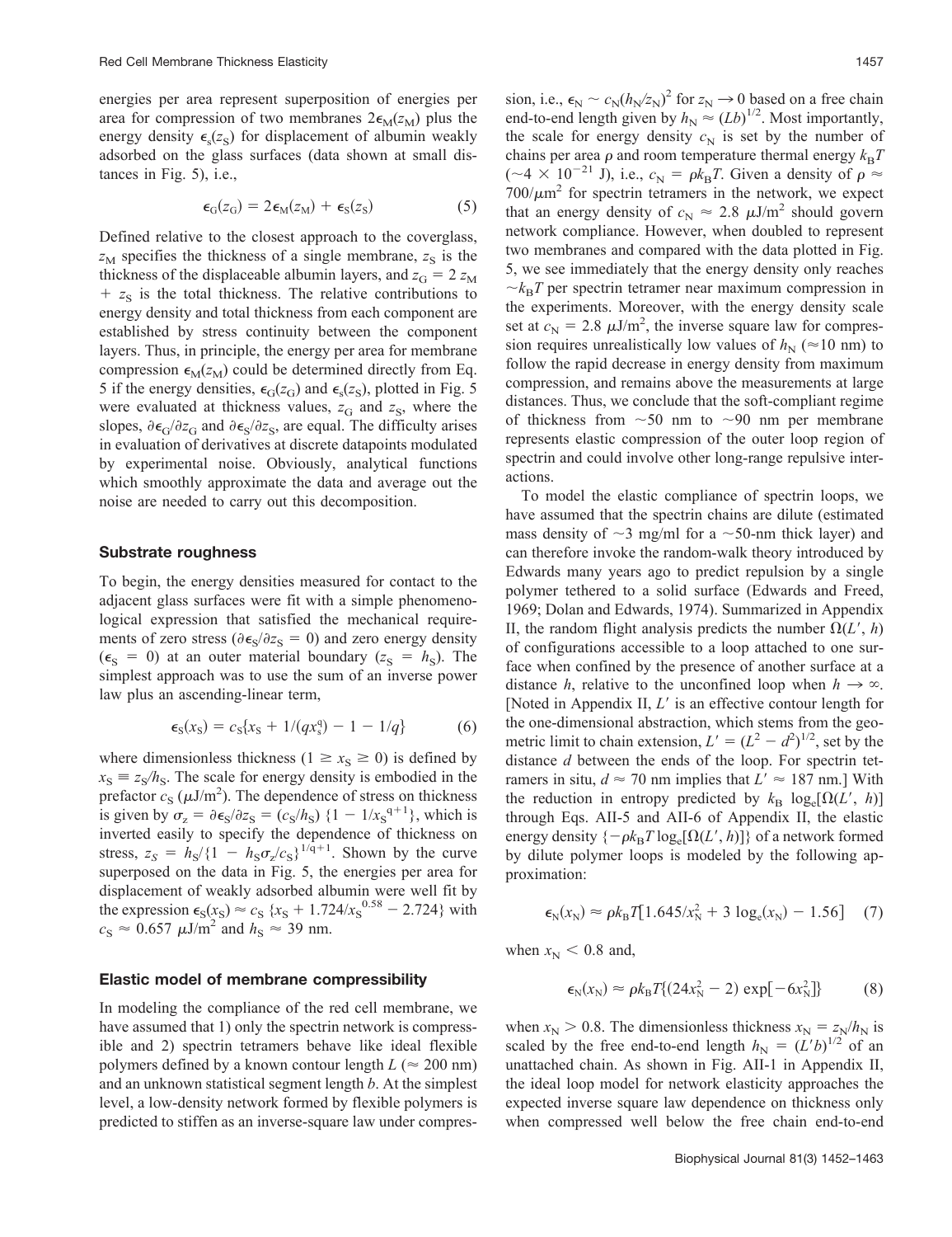

FIGURE 6 Correlations of the models for membrane thickness elasticity plus roughness compressibility to the measurements of energy density and thickness in ghost tests. For these comparisons, the data for both total energy density and thickness seen in Fig. 5 have been divided by two to reflect partition between the two membranes of the ghost. (*a*) Direct fit of the model for an elastic network of dilute spectrin loops neglecting other long-range interactions (*light curve* superposed on the data). The network elastic response predicted by the fit (*dashed curve*) is characterized by a free chain end-to-end length of  $\sim$  45 nm (i.e., statistical segment length of  $\sim$ 11 nm) and starts from a hardcore limit at  $\sim$ 24 nm (*cross-hatched area*). (*b*) Fit of the elastic network model including long-range repulsion because of confinement of membrane thermal-bending excitations (*light curve* superposed on the data). A much better match to the data at large distances, the correlation here predicts that the network (*dashed curve*) is characterized by a free chain end-to-end length of  $\sim$ 29 nm (i.e., statistical segment

length defined by  $h_N$  and exhibits a soft Gaussian-like decay under weak compression.

To correlate the elastic network model with the data in Fig. 5, it was necessary to satisfy the condition of stress continuity between each membrane network and the displaceable albumin roughness, i.e.,  $\sigma_Z = \partial \epsilon_N / \partial z_N = \partial \epsilon_S / \partial z_S$ . The requirement of stress continuity led to parameterization of all thicknesses and energy densities in terms of the dimensionless network thickness  $x_N$ . For instance, the derivative of the roughness energy density was inverted to express thickness in terms of stress, i.e.,

$$
z_{\rm S} = h_{\rm S}/[1 - \sigma_{\rm z}(x_{\rm N}) h_{\rm S}/c_{\rm S}]^{1/1.58}
$$

and stress was defined by the derivative of network energy density based on Eqs. 7, 8, i.e.,

$$
\sigma_{z}(X_{N}) \approx -(\rho k_{B} T/h_{N}) [3.29/x_{N}^{3} - 3/x_{N}] \qquad (9)
$$

when  $x_N < 0.8$  and,

$$
\sigma_z(x_N) \approx -48 \left( \rho k_B T / h_N \right) \{ (6x_N^3 - x_N) \exp[-6x_N^2] \} \quad (10)
$$

when  $x_N > 0.8$ . In this way, the energy density scale for the spectrin network could be set at  $k_B T$ /chain ( $\rho k_B T = 2.8$ )  $\mu$ J/m<sup>2</sup>) and then the total energy density,  $\epsilon_G(z_G) = 2\epsilon_N(x_N)$  $+ \epsilon_{s}(z_{s})$ , will fit to the ghost measurements as a function of total distance  $z_G = 2 (z_B + h_N x_N) + z_S$ . Optimization of the fit was performed through variation of  $h<sub>N</sub>$  and the constant  $z<sub>B</sub>$  added to account for a hardcore limit to compression. Neglecting other interactions, direct correlation of the loop model to the data yielded values of  $h<sub>N</sub> \approx 45$  nm and  $z<sub>B</sub> \approx$ 24 nm; the fit is shown by the curve superposed on the data in Fig. 6 *a*. Thus, the direct fit resulted in a value of  $b \approx 11$ nm for the statistical segment length of spectrin. [Note, for comparison to the elastic response of the network, the data for both total energy density and thickness have been divided by two in Fig. 6 to reflect partition between the two membranes of the ghost.]

# **Membrane compressibility plus thermal undulations**

Although the fit to the data shown in Fig. 6 *a* looks reasonable, it falls significantly below the measured elastic response at large distances. Thus, we considered the possibility that other interactions may also contribute to elastic compliance at large separations. First, the major source for electrostatic repulsion, which arises from the highly charged inner leaflets of the bilayer, could be ruled out because the interaction decays exponentially with  $\sim$ 1 nm decay length in 0.1 M of salt and would be negligible at separations on the scale of 100 nm. Thus,

length of  $\sim$ 5 nm) and starts from a hardcore limit at  $\sim$ 30 nm (*crosshatched area*).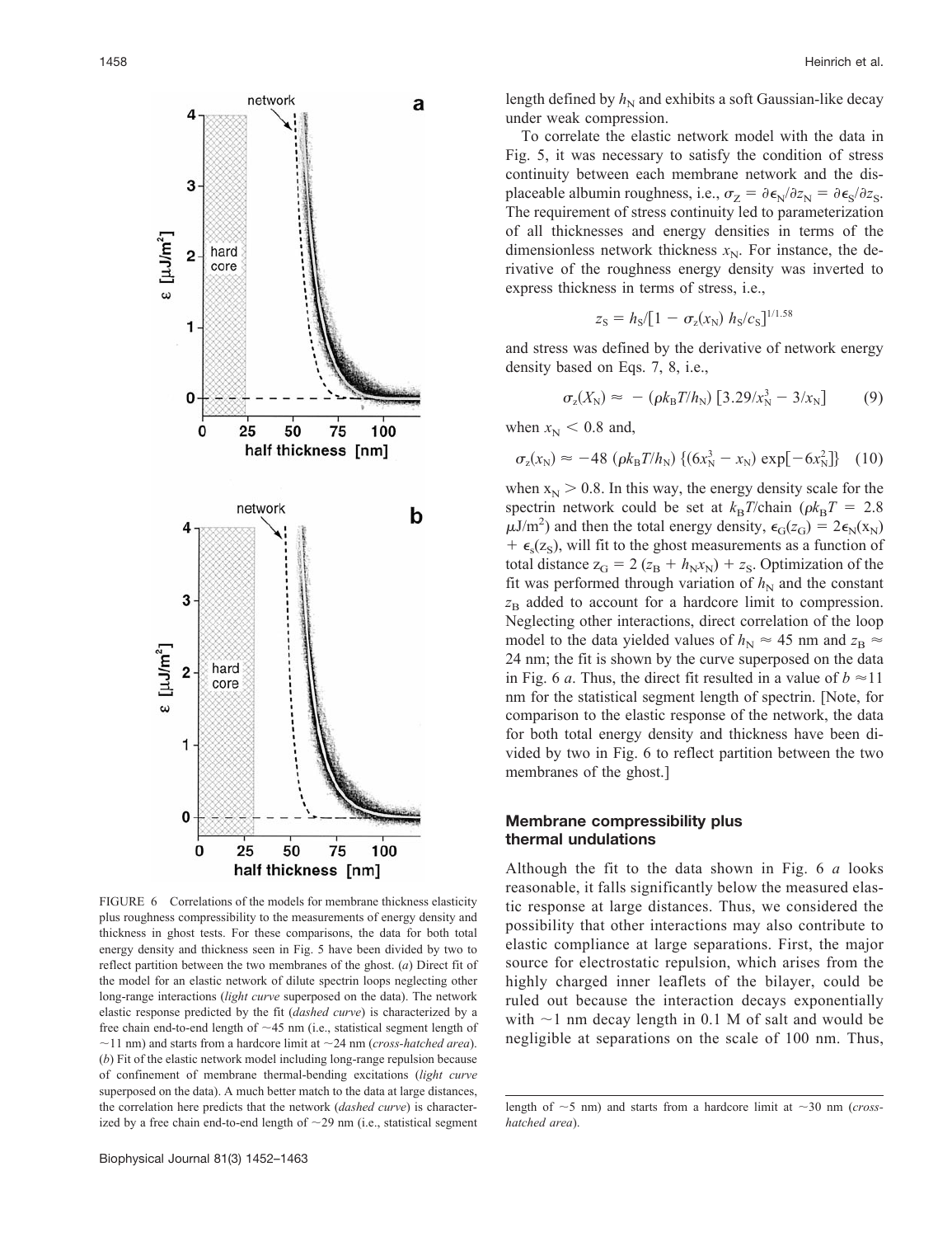the most likely contribution to repulsion at large distances seemed to be confinement of membrane thermal undulations as discovered originally by Helfrich (1978; Helfrich and Servuss, 1984). Ubiquitous, the subtle entropy-driven effect is always present when stretching or pushing on biomembranes because of their exceptional flexibility. Following Helfrich, we modeled the steric repulsion because of confinement of membrane undulations by an inverse distance-squared interaction,

$$
\epsilon_{\rm Fl} = e_{\rm H}/z_{\rm Fl}^2 \tag{11}
$$

where  $z_{\text{F1}}$  defines the distance available for random out-ofplane displacements. The Helfrich energy scale,  $e_{\text{H}} \approx$  $(k_{\rm B}T)^2/16\pi^2k_{\rm c}c$ , is governed by the membrane bending modulus  $k_c$ , thermal energy, and a constant  $c \approx 0.1$  for Gaussian-distributed amplitudes of bending modes (Evans, 1991). The red cell membrane bending stiffness is dominated by the lipid bilayer (Mohandas and Evans, 1994); so we have taken the membrane bending stiffness to be  $k_c$ ~25–30  $k_{\rm B}T$ , which yields a value of  $e_{\rm H} \approx 10^{-23}$  J for the Helfrich energy scale per membrane. The scale  $e_H$  becomes 10  $\mu$ J/m<sup>2</sup> in energy density when the distance  $z_{\text{FI}}$  is normalized by 1 nm. In this way, the total energy density in ghost compression was augmented to include the long-range steric interaction for two membranes,  $\epsilon_G(z_G) = 2 \left[ \epsilon_N(x_N) + \right]$  $\epsilon_{\text{F1}}(z_{\text{F1}})$  +  $\epsilon_{\text{s}}(z_{\text{S}})$ . The long-range steric interaction must satisfy stress continuity, and the space available for membrane undulations is thereby parameterized by network thickness, i.e.,  $z_{\text{FI}} = [-2e_{\text{H}}/\sigma_{\text{Z}}(x_{\text{N}})]^{1/3}$ . With the total thickness now given by  $z_G = 2(h_N x_N + z_{F1} + z_B) + z_S$  and the network energy scale set to  $k_B T/c$ hain, the model of a polymer network riding on thermal undulations was matched to the data. Superposed on the data in Fig. 6 *b*, the fit was much improved at large separations (vis a vis Fig. 6 *a*) by inclusion of the membrane steric interaction. Concomitantly, there was a significant reduction in the spectrin free end-to-end length ( $h<sub>N</sub> \approx 29$  nm) and statistical segment length ( $b \approx 5$  nm). The apparent core thickness was increased slightly to  $z_B \approx 30$  nm.

## **CONCLUSIONS AND DISCUSSION**

The thickness of the red cell membrane was found to respond elastically to compression with a surprisingly soft compliance that began at very large distances. Relative to closest approach on the glass substrate, the probe first sensed the presence of red cell structure at an apparent thickness of  $\sim$ 90 nm per membrane under impingement forces of  $\sim$ 1 pN, but then stiffened significantly on approach to  $\sim$  50 nm per membrane under impingement forces of  $\sim$ 100 pN, which corresponded to stresses of only  $\sim$ 10<sup>-3</sup> atm. Although initially puzzling, this was not the first time that red cell membrane thicknesses of this magnitude had been observed. Similar values were found in the electron

microscopy studies of Bull et al. (1986). Examining red cells which had been flow-deformed into *saddlebag* shapes around spider webs, these researchers obtained thicknesses of  $\sim$  57 nm per membrane in the thin isthmus zone adjacent to the web fiber. But when the *saddlebag* shapes were lysed before fixation, the membrane thickness in the isthmus zone expanded to a dimension of  $\sim$ 107 nm per membrane. In addition, Bull et al. again obtained low values of  $\sim 61$  nm per membrane in the thin dimple region when red cells were osmotically dehydrated and then heat-denatured at 49.5°C to form membrane-to-membrane cross-bridges. Clearly, both maximum and minimum thicknesses from Bull et al. (1986) are consistent with the apparent thicknesses of unfixed red cell membranes in our probe tests. In another report, Fischer (1988) used electron microscopy to examine the dimple regions of red cells which had been chemically cross-bonded by diamide (N-ethylmaleimide) or ATP depletion and by denaturation at 46°C or by urea. Carried out under conditions of high osmotic stress  $(\sim 600 \text{ mOsm})$ , Fischer obtained much smaller, but more broadly distributed, thicknesses from 20 to 60 nm per membrane. Likely caused by the strong osmotic dehydration in combination with protein aggregation, these small thicknesses are consistent with the range between the hardcore dimension derived from the correlations in Fig. 6 and the thickness per membrane obtained at maximum probe force in our experiments.

Fully recoverable after indentation, the soft elastic regime of red cell membrane compressibility exhibited a deceptively simple dependence on distance, which we have correlated with a model network composed of random-flight polymer loops. In the idealized one-dimensional abstraction used here, the elastic response to compression begins at large separations with a weak Gaussian-like rise in energy but then stiffens to an inverse square dependence on thickness near the polymer radius of gyration  $(Lb/6)^{1/2}$  or compact thickness of the network. When fit directly to the measurements of energy density (corrected for displacement of albumin weakly adsorbed to the glass substrates), the model of the red cell membrane yields a free chain end-toend length  $(Lb)^{1/2}$  for spectrin of  $\sim$  45 nm and a statistical segment length of  $b \sim 11$  nm. The direct fit predicts that the network is backed by a molecular hardcore thickness of  $\sim$ 24 nm, which is comparable with the estimates given in the introduction based on structural analysis. However, although the outer loop region extends network compliance beyond the free chain end-to-end length, the direct fit falls below the very soft resistance to compression sensed at large distances in the experiments. In contrast, the full range of compliance seems to be well fit by the elastic network model when we include the long-range steric repulsion that arises from confinement of membrane thermal-bending excitations. In this case, spectrin and the network thickness are found to be characterized by a smaller free chain end-to-end length of  $\sim$ 29 nm and statistical segment length of *b*  $\sim$  5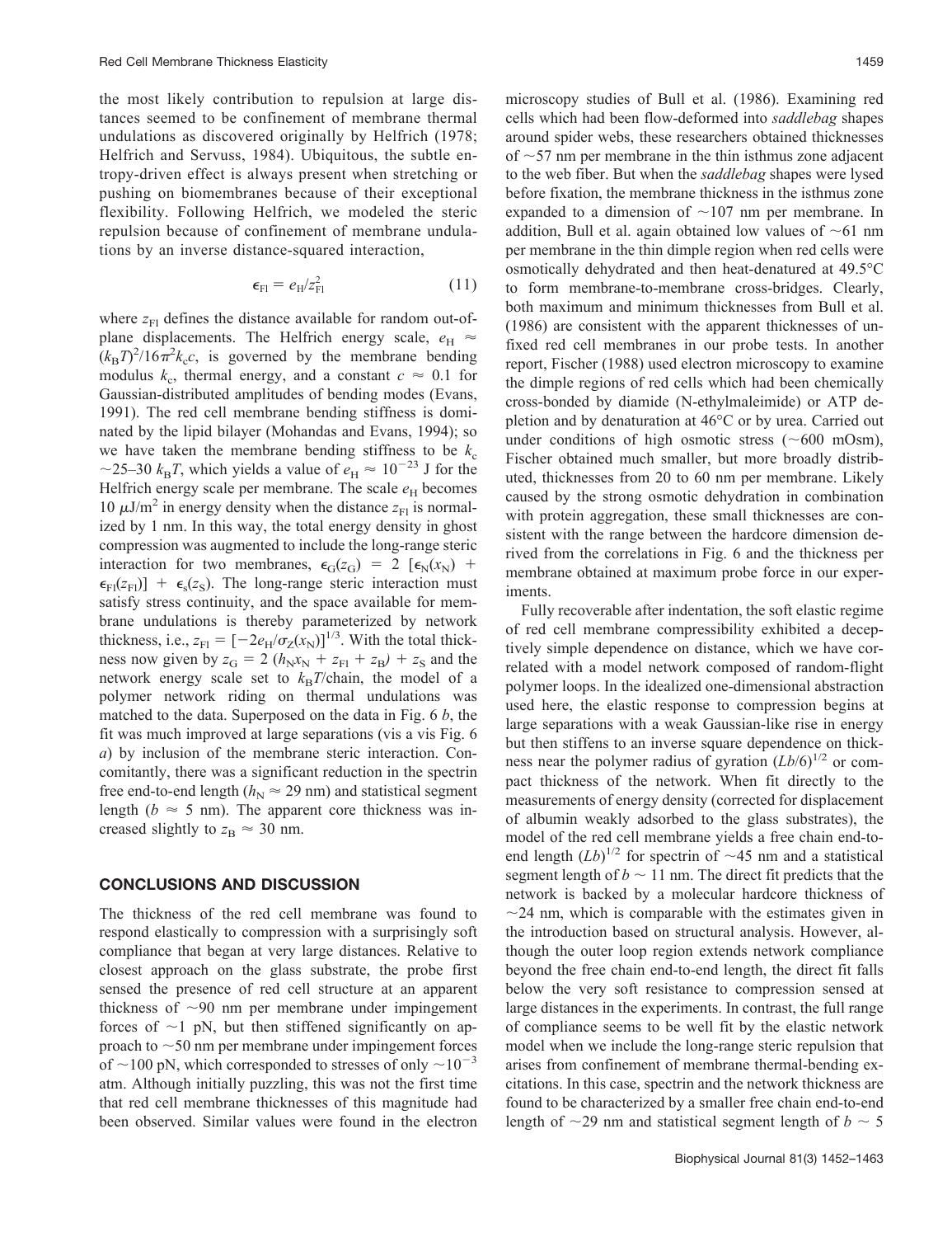nm. The hardcore dimension increased slightly to  $\sim$ 30 nm. Inherent to highly flexible interfaces, collective bending excitations are known to play a major role in biomembrane elastic properties such as area elasticity (Evans and Rawicz, 1990, 1997; Rawicz et al., 2000) and in interactions between membranes (Evans and Parsegian, 1986; Lipowsky and Leibler, 1986; Evans, 1991), which shows up here as  $\sim$ 20% increase in apparent thickness of the red cell membrane.

Correlation of the network modeled as ideal polymer loops to our probe measurements has led to the statistical picture of spectrin as a freely jointed chain of  $20-40$  segments with lengths that correspond to  $\sim$  1–2 times the 5 nm triple  $\alpha$ -helical domains in spectrin (Grum et al., 1999). This freely jointed chain is similar to, but somewhat more flexible than, the worm-like chain represented by a persistence length of  $\sim$ 10 nm in studies of detergent-extracted red cell cytoskeletons (Svoboda et al., 1992) and isolated spectrin (Stokke et al., 1986). Turning to simulations of spectrin chains modeled as a series of beads constrained by stringlike tethers, Boal (1994) and Discher et al. (1998) have explored network properties with chains that range in number of segments from 4 to 30 where segment length *b* was  $\sim$ 1.2 times the bead diameter *a* (i.e., *b*  $\approx$  1.2 *a*). Although direct comparison to our experiments is difficult because the networks were not under compression, Boal (1994) and Discher et al. (1998) did derive first and second moments of the segment distribution in the thickness dimension. The first moment was the mean or mass-average thickness  $\langle z \rangle$ , which is stated to be approximately half the effective geometric thickness (Discher et al., 1998). For example, when modeled by  $\sim$  26 segments in a contour length of 200 nm, the simulations yielded a mean thickness for the spectrin network of  $\sim$ 15 nm, which would imply an effective thickness  $(\sim]30$  nm) not that different from our results (when thermal-bending fluctuations were taken into account). Even so, there are important differences between the idealized model of polymer loops as random flight chains and simulations based on chains modeled as a necklace of beads. Described in Appendix II, the mean-mass thickness of the network in the random flight approximation is given by,  $\langle z \rangle/b = 0.36$   $(L/b)^{1/2}$ . By comparison, the mean thickness in the simulations depended more strongly on number of beads per chain, first as  $\langle z \rangle/b \approx 0.1$  (*L*/*b*) for *L*/*b* < 17 then as  $\langle z \rangle / b \approx 0.19$   $(L/b)^{0.7}$  for  $17 < L/b < 25$ , and presumably as  $\sim (L/b)^{0.6}$  for very large values of  $L/b$ (Boal, 1994). Next, calculating first and second moments of thickness in the simulations, fluctuations in mean thickness were used by Boal and Discher et al. to derive a transverse modulus  $Y_{\perp}$  through the relation,  $Y_{\perp}$  =  $(\rho k_B T)$  { $\langle z \rangle / [\langle z^2 \rangle - \langle z \rangle^2]$ }. In the random flight approximation, this transverse-fluctuation modulus is predicted by,  $Y_{\perp} \approx 10 \ (\rho k_B T/b) \ (b/L)^{1/2}$ , and matches the network stiffness at a compression of  $x_N \sim 0.8 - 0.9$ . Based on correlations of the random flight theory shown in Fig. 6, *a* and *b*, the transverse moduli would be 600 and 880

mN/m<sup>2</sup>, respectively. By comparison, the transverse moduli in the simulations of Boal (1994) were found to scale as  $Y_{\perp} \approx 64 \left( \rho k_{\text{B}} T/b \right) \left( \frac{b}{L} \right)^{3/4}$ , and predicted a value of  $\sim$ 2000 mN/m<sup>2</sup> for the red cell cytoskeleton, which is 2–3–fold stiffer. In contrast, the transverse moduli in simulations of condensed and prestressed networks (Discher et al., 1998) imply values 5–10 –fold still greater than the unstressed simulation. However, it is important to recognize that harmonic measures based on fluctuations in mean thickness cannot capture the anharmonic response inherent in the mechanical stiffness of the cytoskeleton.

# **APPENDIX I: Analysis of Newton-ring interference pattern**

To form a Newton-ring pattern by reflection interference microscopy, the components of light reflected from the coverglass-buffer interface and the underside of the microsphere must be mutually coherent and collected by the objective. The principal difficulty is that the illumination is spatially incoherent and only temporally coherent over a short distance. So, to be imaged by the objective, the interference pattern must exist at the object focus location. In terms of geometrical optics, only the mutually coherent rays of reflected light that *cross* in the object region contribute to the interference pattern imaged by the objective. The ray crossings create a three-dimensional interference pattern local to the object. For a high NA objective with very small depth of focus, a twodimensional "slice" of this three-dimensional pattern is visualized in image space. Thus, a Newton-ring pattern and, thereby, the apparent sphere-substrate distance depend on the object plane of focus. Usually, an observer will adjust the focus to produce an interference pattern with the best contrast. However, the position of this observational plane changes with the separation between sphere and coverglass, which compromises height measurements. Therefore, to avoid the difficulties associated with a variable focal plane, the measurements in this study were performed with the microscope focused at the coverslip-buffer interface.

In our analysis, we have used geometrical optics to model interference of reflected light at the coverglassbuffer interface. Because monochromatic Hg illumination is only temporally coherent, the reflected rays must originate from common incoming rays which leads to a unique mapping between incoming rays and the loci of interference. In Fig. AI-1 we see that the interference pattern at the coverslip-buffer interface is generated exclusively by rays which reflect from the microsphere under normal incidence. Based on the optical path difference,

$$
\Lambda(r) = 2 n_2 \{ [r^2 + (h + R_S)^2]^{1/2} - R_S \quad \text{(Al-1)}
$$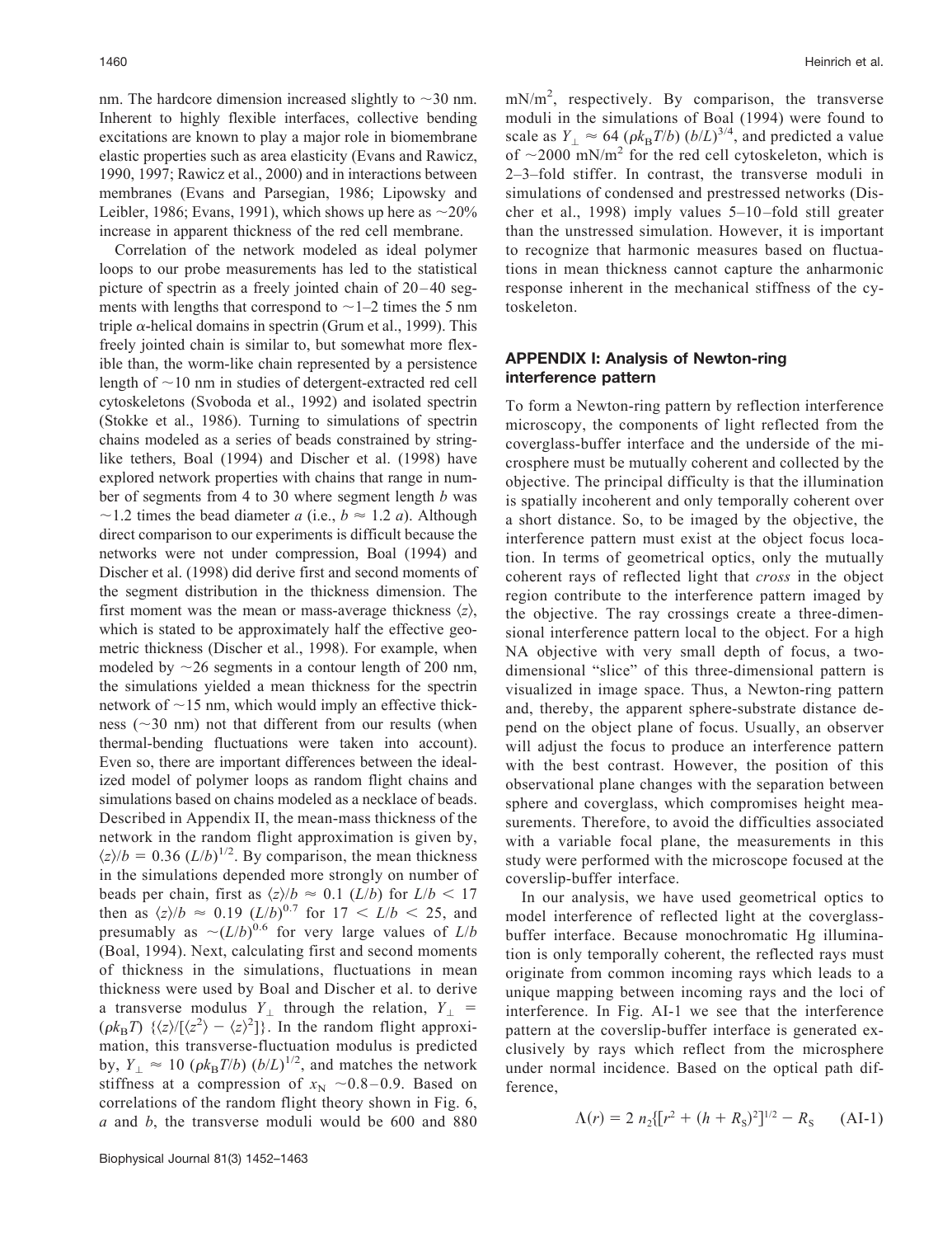the phase difference is given by

$$
\Delta(r) = 2\pi \Lambda(r)/\lambda_{0} + \delta
$$
  
=  $4\pi n_{2} \{ [r^{2} + (h + R_{S})^{2}]^{1/2} - R_{S} \} / \lambda_{0} + \pi$  (AI-2)

where *r* is the radial distance from the axis of symmetry;  $R<sub>S</sub>$ is the microsphere radius; and *h* is height of the microsphere above the coverglass. The value of refractive index was  $n_2$  $\approx$  1.34 for the buffer solution and the wavelength was  $\lambda_{o}$  = 546.1 nm in the experiments. A phase shift of  $\delta = \pi$  is introduced to account for the reflection at the high index glass surface of the microsphere. Extrema of the cosine of the phase shift  $\Delta(r)$  determine the positions of fringes in the Newton-ring pattern. Much less tractable, the pattern is modulated by the angle-dependence of reflected intensity through Fresnel coefficients, which is convolved with the diffraction-limited transfer function of the microscope. As described previously by Radler and Sackmann (1992), the practical approach is to superpose Gaussian contrast functions on the ideal radial intensity profile,

$$
I(r) = A_1 \exp(-b_1 r^2) + A_2 \exp(-b_2 r^2) \cos[\Delta(r)] \quad \text{(Al-3)}
$$

where  $A_{1,2}$  and  $b_{1,2}$  are empirical fitting parameters. Eq. AI-3 is the intensity function used to extract height above the coverglass from the radial fringe patterns created by microspheres in our experiments.

# **APPENDIX II: Entropic confinement of a polymer loop**

We briefly summarize the well known random flight theory for a single polymer chain attached to a surface (Edwards and Freed, 1969; Dolan and Edwards, 1974) and apply the theory to a polymer loop. The key element in the theory is the probability distribution  $G(r, r', s)$  which is used to describe the number of *s*-length configurations that start from one end of the chain at position *r* and end at *r*. This distribution is predicted by solution to a diffusion equation where time is replaced by the number *s*/*b* of random steps and a diffusivity proportional to the square step size, e.g.,  $b<sup>2</sup>/6$  in three dimensions. For confinement by a second surface placed at distance *h*, two equivalent series expansions are given by Dolan and Edwards (1974) for the component of the probability distribution perpendicular to a surface: i.e., one that converges rapidly at small separation,

$$
G(z, z', s, h) = (2/h) \sum_{n=1 \to \infty} \sin(n\pi z/h) \sin(n\pi z'/h)
$$

$$
\times \exp[-(Lb)\pi^2 n^2/6h^2] \quad \text{(All-1)}
$$

and another that converges at large separations

$$
G(z, z', s, h) = (3/2 \pi Lb)^{1/2}
$$

$$
\sum_{-\infty < m < \infty} \{ \exp[-3(z - z' - 2mh)^{2}/2Lb] - \exp[-3(z + z' - 2mh)^{2}/2Lb] \} \quad \text{(All-2)}
$$

where  $z$ ,  $z'$  are positions along the normal to the tethering surface. As applied originally to the case of a polymer tethered at only one end to a surface, the random walk must be started at a small distance  $\delta_{\rm b}$  from the surface (conceptualized as the end of the first chain segment), which introduces a  $\delta_{\rm b}$ -dependent scale factor in the probability distribution. If we assume that the distance *d* between ends on the tethering surface is short compared with the contour length, the one-dimensional approach can be applied similarly to the case of loops. The effective contour length  $L'$  for the one-dimensional abstraction is defined by the geometric limit to chain extension,  $L' = (L^2)$  $-d^2$ <sup>1/2</sup>, which for spectrin chains tethered at 70 nm distances differs by less than 10% from the bare contour length of  $L =$ 200 nm. As such, the distributions in Eqs. AII-1, 2 are used to specify the relative number of random walks for *L*/*b* steps within the confined separation that start and end at distance  $\delta_{b}$ ,



AI-1. Locations of self-interference for rays of light reflected from the underside of a microsphere and from the coverglass-buffer interface, which would be imaged at different focus positions  $P_i$ .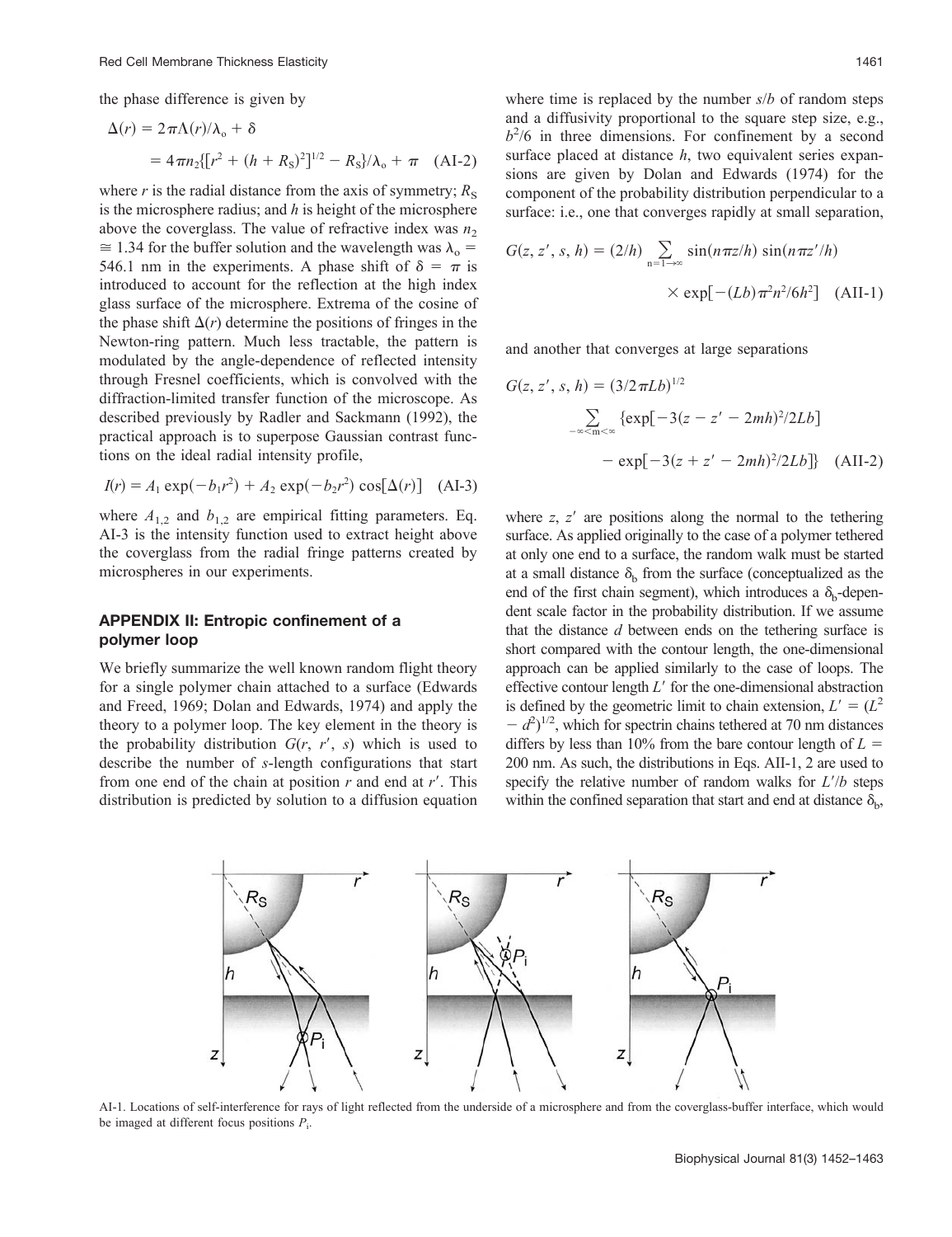$$
G(\delta_{\rm b}, \delta_{\rm b}, L', h) = (2/h) \sum_{\rm n=1 \to \infty} \sin^2(n\pi\delta_{\rm b}/h)
$$

$$
\times \exp[-(L'b)\pi^2n^2/6h^2] \quad \text{(AII-3)}
$$

for small separations and

$$
G(\delta_{b}, \delta_{b}, L', h) = (3/2 \pi L'b)^{1/2}
$$

$$
\sum_{-\infty < m < \infty} \{ \exp[-6m^{2}h^{2}/L'b] - \exp[-6(mh - \delta_{b})^{2}/L'b] \} \quad (All-4)
$$

at large separations. Finally, the number of configurations  $\Omega(L', h)$  for confined loops relative to the number of configurations for unconfined loops at infinite separation is derived from the ratio  $G(\delta_{b},\delta_{b},L',h)/G(\delta_{b},\delta_{b},L',\infty)$  in the limit that  $\delta_b \rightarrow 0$ . The outcome is closely approximated by the ratio of lead terms in each series expanded to quadratic order in  $\delta_{\rm b}$ ,

$$
\Omega(L', x) \approx (\pi/6)^{1/2} (2\pi^2/3x^3) \exp[-\pi^2/6x^2]
$$
 (AII-5)

for small, dimensionless separations  $x = h/(L'b)^{1/2} < -0.8$ and

$$
\Omega(L', h) = 1 + 2(1 - 12x^2) \exp[-6x^2]
$$
 (AII-6)

for large separations  $h/(L'b)^{1/2} > \sim 0.8$ . Using the entropy reduction predicted by  $k_B \log_e[\Omega(L', h)]$ , we obtain the



AII-1. Random-flight approximation in one dimension for the free energy of a loop as a function of the confinement distance (*solid curve*). The scale is defined by free end-to-end length  $(Lb)^{1/2}$  of an unattached chain and the break in the curve marks the cross-over between the inner/outer solutions (Eqs. AII-7,8). Also, plotted is the result from Dolan and Edwards (1974) for the tail of a polymer tethered at only one end. Both energies approach an inverse square law dependence on thickness when compressed well below the free chain end-to-end length but exhibit a Gaussian-dominated regime that diminishes rapidly as thickness exceeds (*Lb*) 1/2.

following approximation for free energy density of compression given a network formed by dilute polymer loops,

$$
\varepsilon(x) \approx \rho k_{\rm B} T \left[ \pi^2 / 6x^2 + 3 \log_{\rm e}(x) - \frac{1}{2} \log_{\rm e}(2\pi^5 / 27) \right]
$$
\n(AII-7)

when  $x \leq 0.8$  and

$$
\varepsilon(x) \approx -\rho k_{\rm B} T \left\{ \log_{\rm e} [1 - (24x^2 - 2) \exp[-6x^2] \right\}
$$
\n(AII-8)

when  $x > 0.8$ . The elastic energy per loop is plotted in Fig. AII-1 along with the Dolan and Edwards result for a polymer tethered at one end to a surface as a comparison. We see that the energy density of the network approaches the expected inverse square law dependence on thickness when compressed well below the free end-to-end length of an unattached chain defined by  $(Lb)^{1/2}$  but crosses over to a Gaussian-dominated regime that diminishes rapidly as thickness exceeds  $(Lb)^{1/2}$ .

A useful corollary to the properties of a confined loop is the probability distribution for segment density in an unconfined loop. This is found from the joint probability for the number of random walks of s steps from one tethered end and walks of the complementary  $L' - s$  steps from the opposite tethered end that meet at *z*, which is then integrated over the range of *s* to specify the probability density for all walks, i.e.,  $p(z) = \int_{0 \le s \le L} G(\delta_b, z, s, \infty) G(z, \delta_b, L' - s, \infty)$ *ds*. The result is a Rayleigh distribution,

$$
p(z) = 12 (z/L'b) \exp(-6z^2/L'b)
$$
 (All-9)

Thus, thickness moments of a loop in the one-dimensional approximation are given by

$$
\langle z^n \rangle = Lb/6)^{n/2} n!! \left( \frac{\pi}{2^{n+1}} \right)^{1/2} \quad \text{for odd } n
$$
  

$$
\langle z^n \rangle = (Lb/6)^{n/2} (n/2)!
$$
 for even *n*

where  $(Lb/6)^{1/2}$  is the radius of gyration or correlation length for a random walk.

We gratefully acknowledge the expert technical assistance of Andrew Leung at the University of British Columbia. The work was supported by grant HL31579 from the National Institutes of Health.

#### **REFERENCES**

- Bennett, V. 1990. Spectrin based membrane skeleton–a multipotential adapter between plasma membrane and cytoplasm. *Physiol. Rev.* 70: 1029 –1060.
- Boal, D. H. 1994. Computer simulation of a model network for the erythrocyte cytoskeleton. *Biophys. J.* 67:521–529.
- Brash, J., and T. Horbett, editors. 1987. Proteins at Interfaces. No. 343. American Chemical Society, Washington, D.C.
- Bull, B. S., Weinstein, R. S., and R. A. Korpman. 1986. On the thickness of the red cell membrane skeleton: quantitative electron microscopy of maximally narrowed isthmus regions of intact cells. *Blood Cells.* 12:  $25 - 42$ .